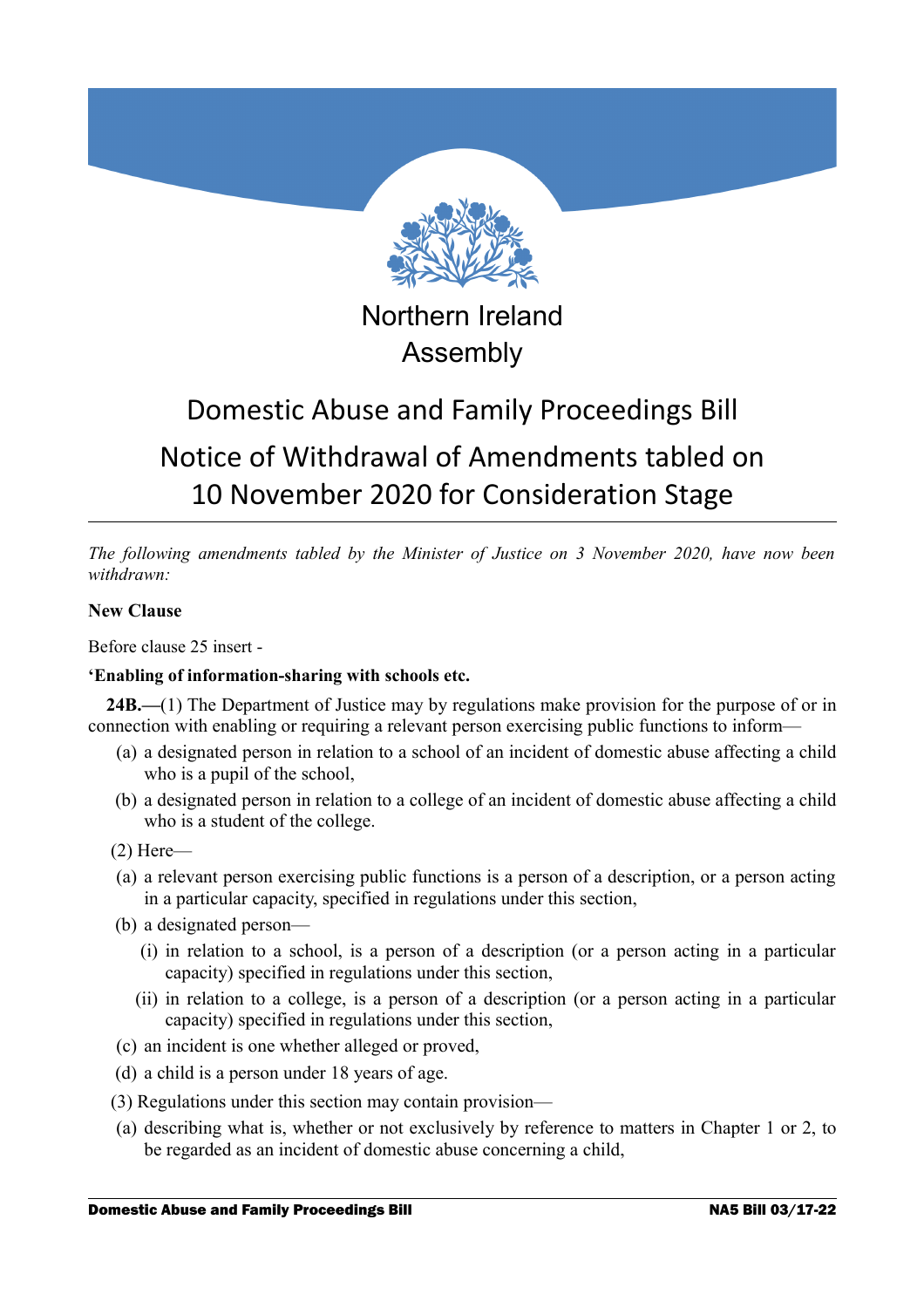- (b) concerning—
	- (i) pupils or students generally, or particular categories of pupil or student,
	- (ii) schools or colleges generally, or particular categories of school or college,
- (c) stating who is to be regarded as a pupil of a school or a student of a college,
- (d) setting out circumstances in or reasons for which—
	- (i) a relevant person may or must give information to a designated person,
	- (ii) a different person, including of a description specified, may or must give information to a relevant person (for example, information identifying a school or a college of which a child is a pupil or a student),
- (e) with respect to information—
	- (i) regulating or limiting the use or disclosure of information by a relevant person or a designated person,
	- (ii) specifying offences and penalties for unauthorised use or disclosure of information,
- (f) involving such further matters as the Department of Justice considers appropriate.

 (4) Regulations under this section may contain provision applying in relation to an organisation of a description specified, or which provides educational or training programmes of a description specified, as if the organisation were a college or a college of a particular category (and a reference in this section to a college or a student of a college is to be read accordingly).

 (5) Regulations under this section may contain provision amending statutory provisions (as construed in accordance with section 1(f) of the Interpretation Act (Northern Ireland) 1954).

 (6) Regulations under this section may not be made unless a draft of the regulations has been laid before and approved by a resolution of the Assembly.'

*Minister of Justice*

### **New Clause**

After clause 25 insert -

### **'Report on the operation of this Part**

**25A.—**(1) The Department of Justice must prepare a report, covering the reporting period, in relation to the following categories of offence—

- (a) an offence under section 1(1) (including where aggravated as referred to in section 8 or 9),
- (b) an offence of any kind that is aggravated as referred to in section 15.
- (2) The report must set out this information—
- (a) the number of—
	- (i) offences within each of the categories as recorded by the Police Service of Northern Ireland on the basis of allegations made to them,
	- (ii) files submitted by the Police Service to the Public Prosecution Service for Northern Ireland in respect of offences within each of the categories,
	- (iii) cases prosecuted by the Public Prosecution Service for offences within each of the categories,
	- (iv) convictions in cases prosecuted by the Public Prosecution Service for offences within each of the categories,
- (b) the typical length of time, for offences within the categories as a whole—